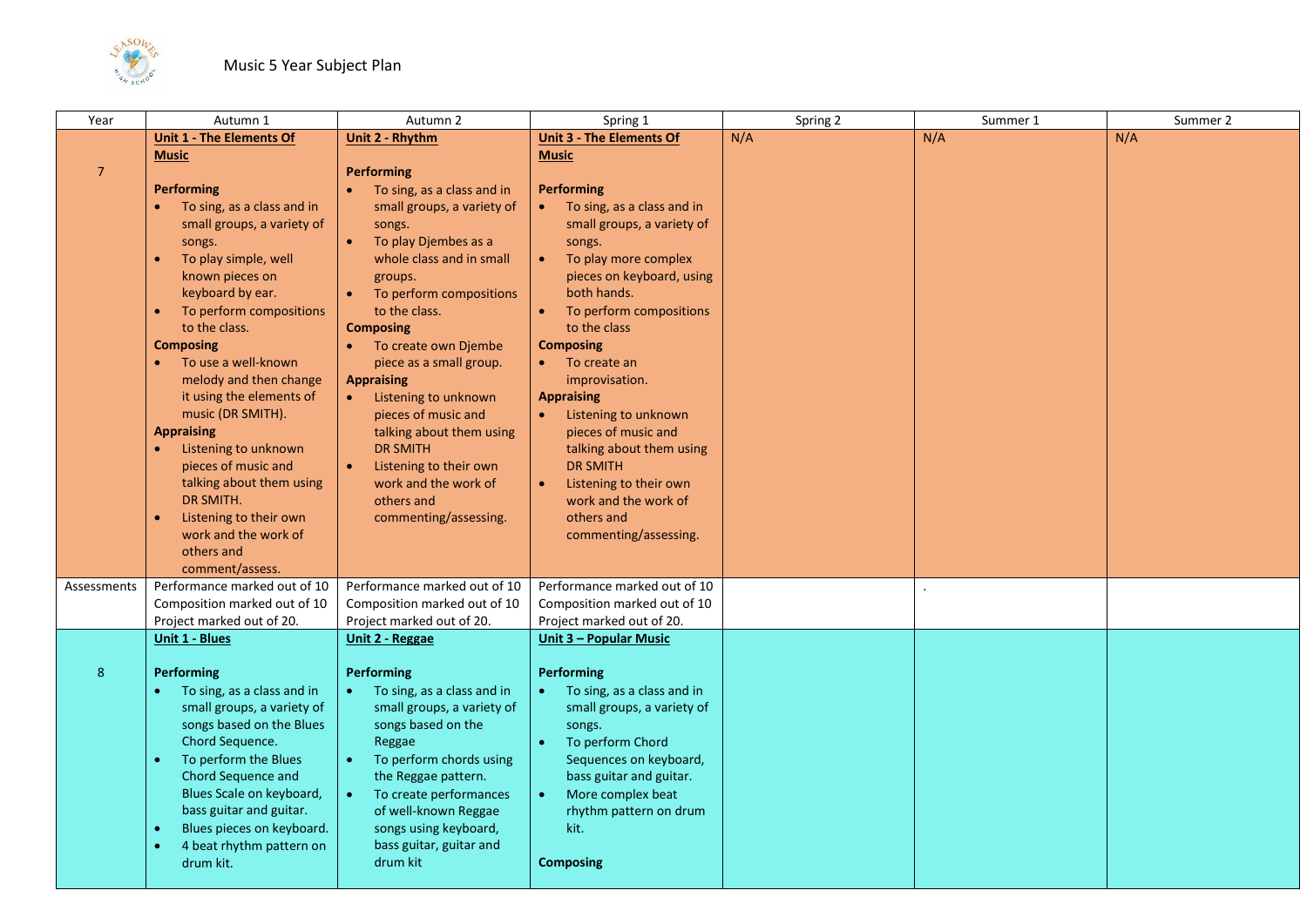Music 5 Year Subject Plan

|             | <b>Composing</b><br>To create improvisations<br>based on the Blues Scale.<br>To create a Song in the<br>style of Blues.<br><b>Appraising</b><br>Listening to unknown<br>$\bullet$<br>pieces of music and<br>talking about them using<br>DR SMITH.<br>Listen to Blues pieces and<br>comment on the<br>features.<br>Listening to their own<br>work and the work of<br>others and<br>comment/assess.                                                                                                                                                         | <b>Composing</b><br>N/A<br><b>Appraising</b><br>Listening to unknown<br>pieces of music and<br>talking about them using<br>DR SMITH.<br>Listen to Reggae songs<br>and comment on the<br>features.<br>Listening to their own<br>work and the work of<br>others and<br>comment/assess.                                                                                                                                                                                                                                                                         | Opportunity to create<br>$\bullet$<br>arrangements of popular<br>songs.<br>Opportunity to compose<br>own pop song.<br><b>Appraising</b><br>Listening to unknown<br>$\bullet$<br>pieces of music and<br>talking about them using<br>DR SMITH.<br>Listen to pop songs and<br>work out structure and<br>other features.<br>Listening to their own<br>$\bullet$<br>work and the work of<br>others and<br>comment/assess.                                                                                                                                                                                                    |                                                                                                                                                                                                                                                                                                                                                                                                                                                                                                                                                                      |                                                                                                                                                                                                                                                                                                                                                                                                                                                                                                                                                     |                                                                                                                                                                                                                                                                                                                                                                                                                                                                                                                                                                                                         |
|-------------|-----------------------------------------------------------------------------------------------------------------------------------------------------------------------------------------------------------------------------------------------------------------------------------------------------------------------------------------------------------------------------------------------------------------------------------------------------------------------------------------------------------------------------------------------------------|--------------------------------------------------------------------------------------------------------------------------------------------------------------------------------------------------------------------------------------------------------------------------------------------------------------------------------------------------------------------------------------------------------------------------------------------------------------------------------------------------------------------------------------------------------------|-------------------------------------------------------------------------------------------------------------------------------------------------------------------------------------------------------------------------------------------------------------------------------------------------------------------------------------------------------------------------------------------------------------------------------------------------------------------------------------------------------------------------------------------------------------------------------------------------------------------------|----------------------------------------------------------------------------------------------------------------------------------------------------------------------------------------------------------------------------------------------------------------------------------------------------------------------------------------------------------------------------------------------------------------------------------------------------------------------------------------------------------------------------------------------------------------------|-----------------------------------------------------------------------------------------------------------------------------------------------------------------------------------------------------------------------------------------------------------------------------------------------------------------------------------------------------------------------------------------------------------------------------------------------------------------------------------------------------------------------------------------------------|---------------------------------------------------------------------------------------------------------------------------------------------------------------------------------------------------------------------------------------------------------------------------------------------------------------------------------------------------------------------------------------------------------------------------------------------------------------------------------------------------------------------------------------------------------------------------------------------------------|
| Assessments | Performance marked out of 10                                                                                                                                                                                                                                                                                                                                                                                                                                                                                                                              | Performance marked out of 10                                                                                                                                                                                                                                                                                                                                                                                                                                                                                                                                 | Performance marked out of 10                                                                                                                                                                                                                                                                                                                                                                                                                                                                                                                                                                                            |                                                                                                                                                                                                                                                                                                                                                                                                                                                                                                                                                                      |                                                                                                                                                                                                                                                                                                                                                                                                                                                                                                                                                     |                                                                                                                                                                                                                                                                                                                                                                                                                                                                                                                                                                                                         |
|             | Composition marked out of 10<br>Project marked out of 20.                                                                                                                                                                                                                                                                                                                                                                                                                                                                                                 | Listening marked out of 10<br>Project marked out of 20.                                                                                                                                                                                                                                                                                                                                                                                                                                                                                                      | Composition marked out of 10<br>Project marked out of 20.                                                                                                                                                                                                                                                                                                                                                                                                                                                                                                                                                               |                                                                                                                                                                                                                                                                                                                                                                                                                                                                                                                                                                      |                                                                                                                                                                                                                                                                                                                                                                                                                                                                                                                                                     |                                                                                                                                                                                                                                                                                                                                                                                                                                                                                                                                                                                                         |
|             | <u> Unit 1 - Miss Chapman's</u>                                                                                                                                                                                                                                                                                                                                                                                                                                                                                                                           | <b>Unit 2 - Christmas Concert</b>                                                                                                                                                                                                                                                                                                                                                                                                                                                                                                                            | Unit 3 - Colour                                                                                                                                                                                                                                                                                                                                                                                                                                                                                                                                                                                                         | <b>Unit 4 - Travel</b>                                                                                                                                                                                                                                                                                                                                                                                                                                                                                                                                               | Unit 5 - Summer Festival                                                                                                                                                                                                                                                                                                                                                                                                                                                                                                                            | Unit 6 - Summer Festival                                                                                                                                                                                                                                                                                                                                                                                                                                                                                                                                                                                |
|             | <b>Choice</b>                                                                                                                                                                                                                                                                                                                                                                                                                                                                                                                                             |                                                                                                                                                                                                                                                                                                                                                                                                                                                                                                                                                              |                                                                                                                                                                                                                                                                                                                                                                                                                                                                                                                                                                                                                         |                                                                                                                                                                                                                                                                                                                                                                                                                                                                                                                                                                      |                                                                                                                                                                                                                                                                                                                                                                                                                                                                                                                                                     |                                                                                                                                                                                                                                                                                                                                                                                                                                                                                                                                                                                                         |
| 9           | <b>Performing</b><br>To participate in<br>workshops in keyboard,<br>guitar, bass guitar and<br>drum kit.<br>To perform a variety of<br>songs in different genres<br>given by the teacher.<br>To perform with a variety<br>of students as directed by<br>the teacher.<br>To perform in a<br>$\bullet$<br>classroom concert.<br>To locate simple notes<br>and chords on the<br>instrument of their<br>choice.<br>To experiment with<br>different chord/rhythm<br>patterns.<br><b>Appraising</b><br>Listening to unknown<br>$\bullet$<br>pieces of music and | <b>Performing</b><br>To participate in<br>workshops in keyboard,<br>guitar, bass guitar and<br>drum kit, increasing on<br>skills.<br>To perform a variety of<br>$\bullet$<br>songs in different genres<br>working towards a<br>Christmas event $(5 - 8)$<br>minutes).<br>To perform with a variety<br>of students.<br>To be able to locate more<br>difficult notes and chords<br>on the instrument of<br>their choice.<br>To perform with growing<br>confidence at a Christmas<br>event.<br><b>Appraising</b><br>Listening to unknown<br>pieces of music and | <b>Performing</b><br>To participate in<br>workshops in keyboard,<br>guitar, bass guitar and<br>drum kit, increasing on<br>skills.<br>$\bullet$<br>To perform a variety of<br>songs in different genres<br>which have a 'Colour'<br>theme.<br>To perform with a variety<br>of students.<br>To understand how to<br>$\bullet$<br>create an effective cover<br>version of a popular song.<br>To perform confidently in<br>a classroom concert.<br><b>Appraising</b><br>Listening to unknown<br>$\bullet$<br>pieces of music and<br>talking about them using<br>DR SMITH.<br>To listen to pieces of<br>music and be able to | <b>Performing</b><br>To participate in<br>workshops in keyboard,<br>guitar, bass guitar and<br>drum kit, increasing on<br>skills.<br>To understand why and<br>$\bullet$<br>how to transpose music<br>into a different key.<br>To perform a variety of<br>songs in different genres<br>which have a 'Travel'<br>theme.<br>To perform with a variety<br>$\bullet$<br>of students.<br>To perform confidently in<br>a lunchtime concert (5 -<br>8 minutes).<br><b>Appraising</b><br>Listening to unknown<br>pieces of music and<br>talking about them using<br>DR SMITH. | <b>Performing</b><br>To participate in<br>workshops in keyboard,<br>guitar, bass guitar and<br>drum kit, increasing on<br>skills.<br>To perform a variety of<br>$\bullet$<br>songs in different genres<br>working towards a<br><b>Summer Festival</b><br>To perform with a variety<br>of students.<br>To perform in a<br>confidently classroom<br>concert.<br><b>Appraising</b><br>Listening to unknown<br>pieces of music and<br>talking about them using<br>DR SMITH.<br>To listen to pieces of<br>music and be able to<br>recognise features and | <b>Performing</b><br>To participate in<br>workshops in keyboard,<br>guitar, bass guitar and<br>drum kit, increasing on<br>skills.<br>To perform a variety of<br>$\bullet$<br>songs in different genres<br>working towards a<br><b>Summer Festival</b><br>To perform with a variety<br>$\bullet$<br>of students.<br>To perform in a Summer<br>$\bullet$<br>Festival event $(10 - 12)$<br>minutes).<br><b>Appraising</b><br>Listening to unknown<br>pieces of music and<br>talking about them using<br>DR SMITH.<br>To listen to pieces of<br>$\bullet$<br>music and be able to<br>recognise features and |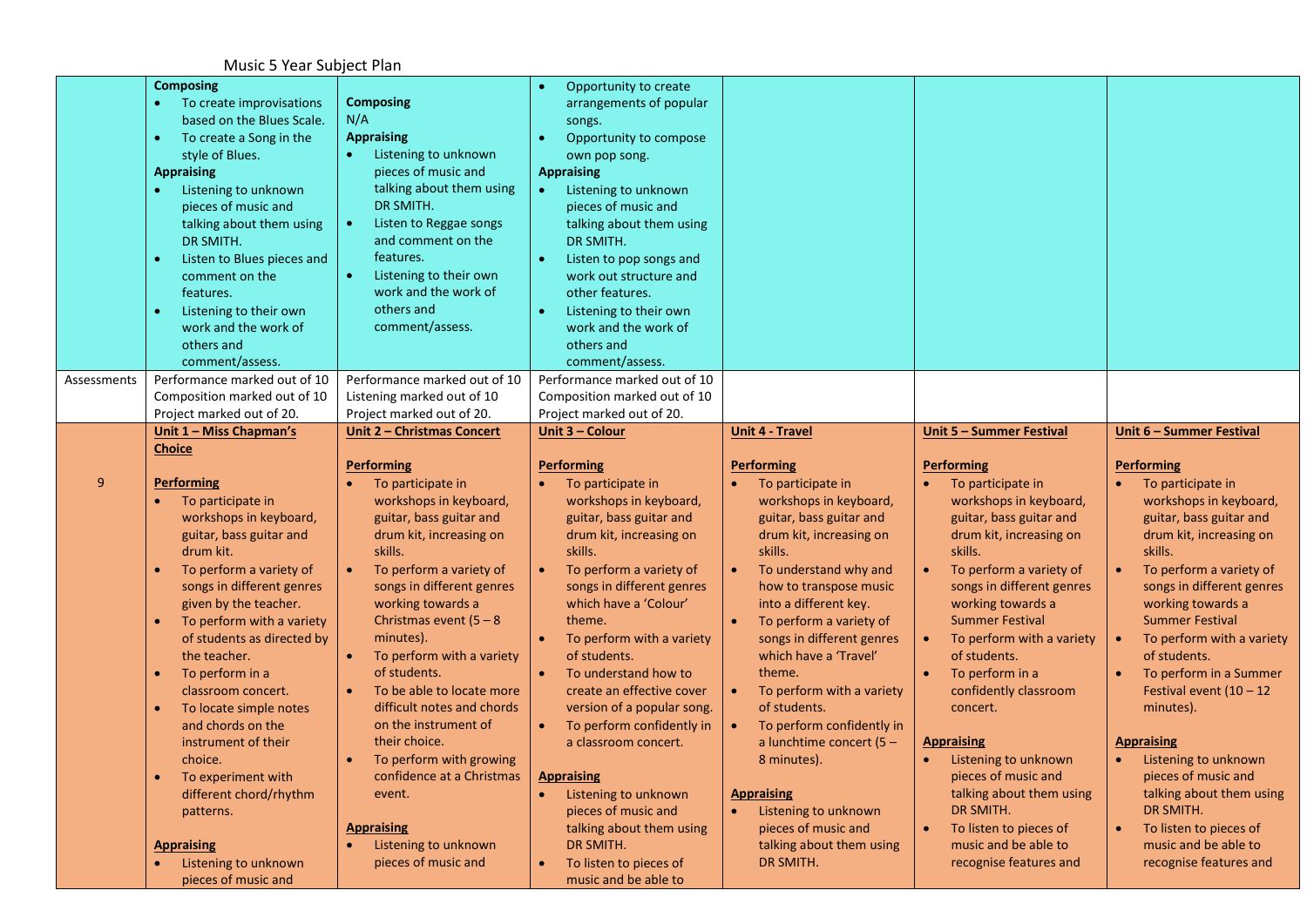## Music 5 Year Subject Plan

|             | talking about them using<br>DR SMITH.<br>To listen to pieces of<br>music and be able to<br>recognise features and<br>then use these to create<br>a performance.<br>Listening to their own<br>work and the work of<br>others and<br>comment/assess.<br>Performances - P/M/D                                                                       | talking about them using<br>DR SMITH.<br>$\bullet$<br>To listen to pieces of<br>music and be able to<br>recognise features and<br>then use these to create<br>a performance.<br>Listening to their own<br>work and the work of<br>others and<br>comment/assess.<br>Performances - P/M/D                                                                       | recognise features and<br>then use these to create<br>a performance.<br>Listening to their own<br>work and the work of<br>others and<br>comment/assess.<br>Performances - P/M/D                                                                                                                                        | To listen to pieces of<br>music and be able to<br>recognise features and<br>then use these to create<br>a performance.<br>$\bullet$<br>Listening to their own<br>work and the work of<br>others and<br>comment/assess.<br>Performances - P/M/D                                                                                                                | then use these to create<br>a performance.<br>Listening to their own<br>work and the work of<br>others and<br>comment/assess.<br>Performances - P/M/D                                                                                                                                                                  | then use these to create<br>a performance.<br>$\bullet$<br>Listening to their own<br>work and the work of<br>others and<br>comment/assess.<br>Performances - P/M/D                                                                                                                                                                                            |
|-------------|--------------------------------------------------------------------------------------------------------------------------------------------------------------------------------------------------------------------------------------------------------------------------------------------------------------------------------------------------|---------------------------------------------------------------------------------------------------------------------------------------------------------------------------------------------------------------------------------------------------------------------------------------------------------------------------------------------------------------|------------------------------------------------------------------------------------------------------------------------------------------------------------------------------------------------------------------------------------------------------------------------------------------------------------------------|---------------------------------------------------------------------------------------------------------------------------------------------------------------------------------------------------------------------------------------------------------------------------------------------------------------------------------------------------------------|------------------------------------------------------------------------------------------------------------------------------------------------------------------------------------------------------------------------------------------------------------------------------------------------------------------------|---------------------------------------------------------------------------------------------------------------------------------------------------------------------------------------------------------------------------------------------------------------------------------------------------------------------------------------------------------------|
| Assessments | Rehearsal logs - P/M/D<br>Homework - P/M/D                                                                                                                                                                                                                                                                                                       | Rehearsal logs - P/M/D<br>Homework $- P/M/D$                                                                                                                                                                                                                                                                                                                  | Rehearsal logs - P/M/D<br>Homework - P/M/D                                                                                                                                                                                                                                                                             | Rehearsal logs - P/M/D<br>Homework $-P/M/D$                                                                                                                                                                                                                                                                                                                   | Rehearsal logs - P/M/D<br>Homework - P/M/D                                                                                                                                                                                                                                                                             | Rehearsal logs - P/M/D<br>Homework - P/M/D                                                                                                                                                                                                                                                                                                                    |
|             | Unit $1 -$ Music of the 1950s                                                                                                                                                                                                                                                                                                                    | Unit $1 -$ Music of the 1960s                                                                                                                                                                                                                                                                                                                                 | Unit 1 - Music of the 1970s                                                                                                                                                                                                                                                                                            | Unit $1 -$ Music of the 1980s                                                                                                                                                                                                                                                                                                                                 | Unit 1 - Music of the 1990s                                                                                                                                                                                                                                                                                            | Unit $1 -$ Music of the 2000s                                                                                                                                                                                                                                                                                                                                 |
| 10          | <b>Performing</b><br>To have an understanding<br>$\bullet$<br>of music and culture from<br>the 1950s.<br>To perform an 8 - 10<br>$\bullet$<br>minute set of 1950s<br>songs.<br>To perform with a variety<br>$\bullet$<br>of students.<br>To perform in a<br>$\bullet$<br>classroom concert.                                                      | <b>Performing</b><br>To have an understanding<br>$\bullet$<br>of music and culture from<br>the 1960s.<br>To perform an 8 - 10<br>$\bullet$<br>minute set of 1950s<br>songs.<br>To perform with a variety<br>$\bullet$ .<br>of students.<br>To perform in a<br>$\bullet$<br>classroom concert.                                                                 | <b>Performing</b><br>To have an understanding<br>of music and culture from<br>the 1970s.<br>To perform an 8 - 10<br>$\bullet$<br>minute set of 1970s<br>songs.<br>$\bullet$<br>To perform with a variety<br>of students.<br>To perform in a<br>$\bullet$<br>classroom concert.                                         | <b>Performing</b><br>To have an understanding<br>$\bullet$ .<br>of music and culture from<br>the 1980s.<br>To perform an 8 - 10<br>$\bullet$<br>minute set of 1980s<br>songs.<br>To perform with a variety<br>$\bullet$ .<br>of students.<br>To perform in a<br>$\bullet$<br>classroom concert.                                                               | Performing<br>To have an understanding<br>of music and culture from<br>the 1990s.<br>To perform an 8 - 10<br>$\bullet$<br>minute set of 1990s<br>songs.<br>To perform with a variety<br>$\bullet$<br>of students.<br>To perform in a<br>$\bullet$<br>classroom concert.                                                | Performing<br>To have an understanding<br>$\bullet$<br>of music and culture from<br>the 2000s.<br>$\bullet$<br>To perform an 8 - 10<br>minute set of 2000s<br>songs.<br>$\bullet$<br>To perform with a variety<br>of students.<br>To perform in a<br>$\bullet$<br>classroom concert.                                                                          |
|             | <b>Appraising</b><br>Listening to unknown<br>pieces of music and<br>talking about them using<br>DR SMITH.<br>To listen to pieces of<br>$\bullet$<br>music and be able to<br>recognise features and<br>then use these to create<br>a performance.<br>Listening to their own<br>$\bullet$<br>work and the work of<br>others and<br>comment/assess. | <b>Appraising</b><br>Listening to unknown<br>$\bullet$<br>pieces of music and<br>talking about them using<br>DR SMITH.<br>$\bullet$<br>To listen to pieces of<br>music and be able to<br>recognise features and<br>then use these to create<br>a performance.<br>$\bullet$<br>Listening to their own<br>work and the work of<br>others and<br>comment/assess. | <b>Appraising</b><br>Listening to unknown<br>pieces of music and<br>talking about them using<br>DR SMITH.<br>To listen to pieces of<br>music and be able to<br>recognise features and<br>then use these to create<br>a performance.<br>Listening to their own<br>work and the work of<br>others and<br>comment/assess. | <b>Appraising</b><br>Listening to unknown<br>$\bullet$<br>pieces of music and<br>talking about them using<br>DR SMITH.<br>$\bullet$<br>To listen to pieces of<br>music and be able to<br>recognise features and<br>then use these to create<br>a performance.<br>Listening to their own<br>$\bullet$<br>work and the work of<br>others and<br>comment/assess. | <b>Appraising</b><br>Listening to unknown<br>pieces of music and<br>talking about them using<br>DR SMITH.<br>To listen to pieces of<br>music and be able to<br>recognise features and<br>then use these to create<br>a performance.<br>Listening to their own<br>work and the work of<br>others and<br>comment/assess. | <b>Appraising</b><br>Listening to unknown<br>$\bullet$<br>pieces of music and<br>talking about them using<br>DR SMITH.<br>$\bullet$<br>To listen to pieces of<br>music and be able to<br>recognise features and<br>then use these to create<br>a performance.<br>Listening to their own<br>$\bullet$<br>work and the work of<br>others and<br>comment/assess. |